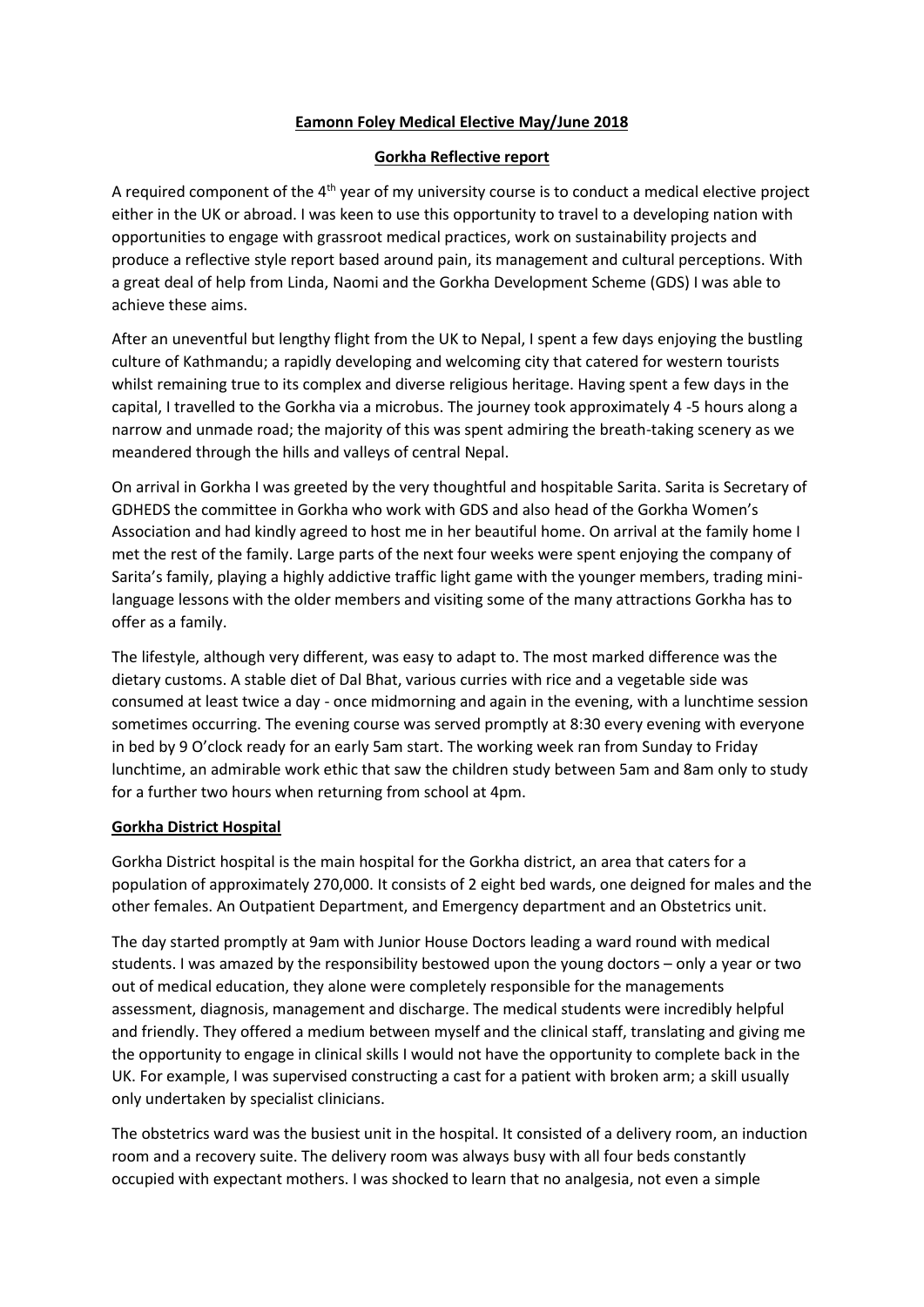ibuprofen, was offered to the ladies in Labour. When asking Health care professionals, the reason for this omission, I was told that the Nepalese ladies viewed pain as a necessary part of a natural process, there was a sense of great pride in a culture of resilience, and they could see no reason why such attitudes required changing. Such cases provided invaluable in the construction of my reflective report.

The Outpatients department was a manic free for all. People who had travelled hours on foot, hustled in the corridor for their chance to consult a doctor. I found it interesting that patients often crammed into the room whilst a consultation was taking place. I find it interesting that in western culture we hold principles such as patient dignity and confidentiality with such high regard; we are at a premium whereby we have the facilities to cater for these needs. At Gorkha Hospital outpatient's department however, these demands are not met, as a rapid-fire production line of consultations remains the top priority.

## **School hygiene Project**

GDS also fund and run a much-needed school hygiene project run by the Womens Group, the project is a beacon for preventative medicine in an area where infectious disease is highly prevalent. I thoroughly enjoyed delivering this project to the local school children, many of whom rarely brushed their teeth or washed their hands before eating. The project consisted of a short presentation followed by a practical demonstration, showcasing basic hygiene themes we would usually take for granted. I was delighted by the engagement and enthusiasm shown by the children, and belief continued delivery of the project will go a long way in improving health outcomes among the fb login

paediatric population.

# **School Scholarship Scheme**

The school scholarship scheme also funded by GDS, helps children from the neediest families in the Gorkha district. It provides vital support in the form of educational supplies and uniform for children that show a desire to learn but are often hindered by financial constraints. I was fortunate enough to be involved in the delivery of supplies for these children, a truly moving experience that allowed me to appreciate just how much simple items such school bags, uniforms and books meant to the children of Gorkha. What really impressed me was the children's willingness to engage with their studies; even at their young age, they seemed to have an appreciation of the fact that education was their greatest opportunity to escape poverty, an ideal that can be facilitated by the School Scholarship programme.

### **Gorkha University**

In addition to these activities, I was fortunate enough to visit Gorkha University Campus. The university is situated in a remote area across the valley, and can only be accessed via a 30-minute journey on a motorbike or bus. I was pleasantly surprised by the well-equipped nature of the campus which featured sports halls and a computer suite. The classrooms were however, dull and poorly furnished with over 40 students cramming into rooms only fit for 20 people. Whilst visiting the campus, I was fortunate enough to meet two young ladies who were being sponsored by the GDS and had just completed their first year of business school. They were from very disadvantaged backgrounds, and had survived poverty and abuse to reach where they were today. It was inspiring to see that they had a real opportunity to better their situation though study.